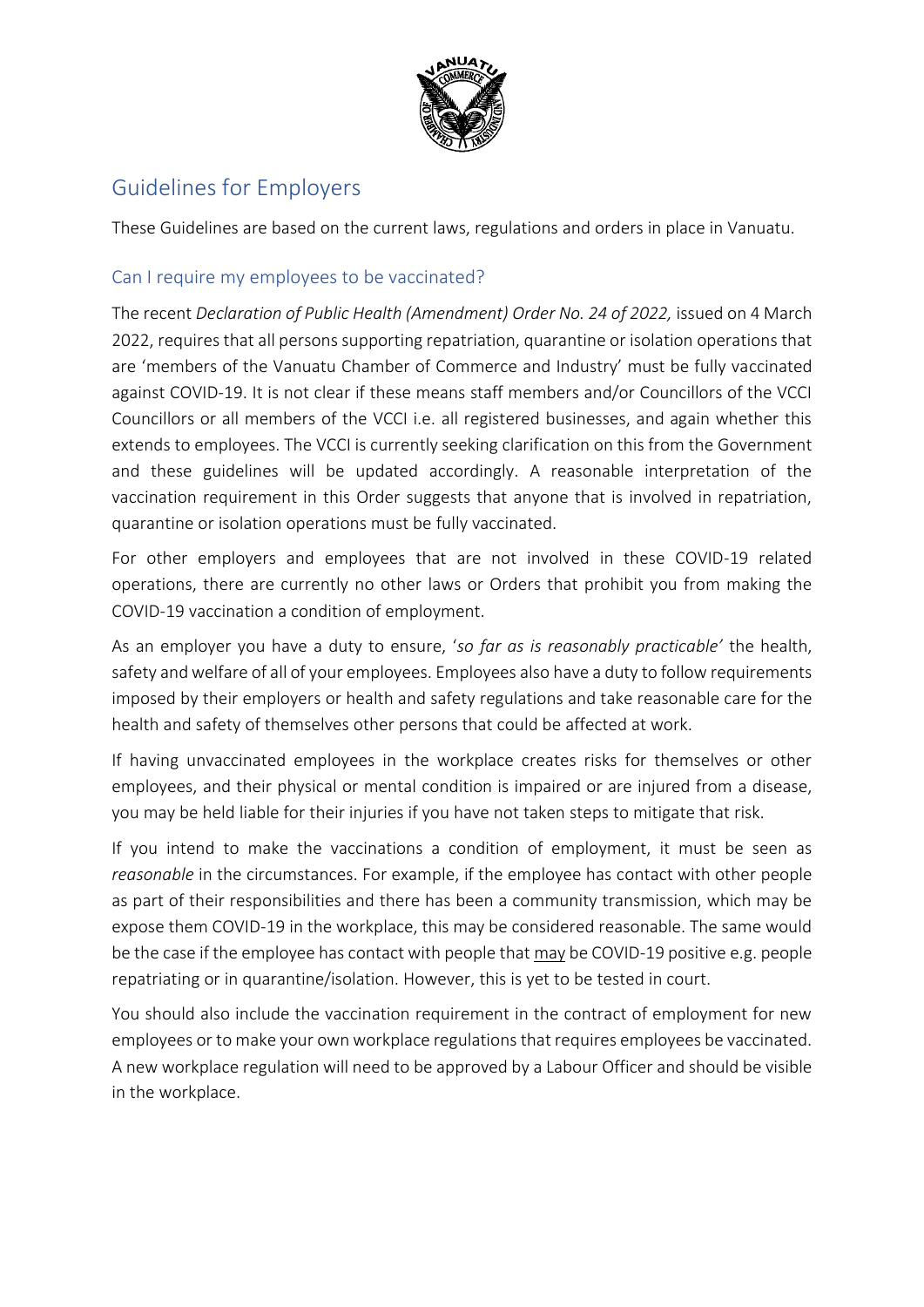

### Can I terminate my employees if they refuse to be vaccinated?

Under the current laws, you can only terminate an employee in two ways: 1) termination by notice; and 2) immediate termination for serious misconduct.

Unless Government Regulations are passed requiring all workers to be vaccinated, it is unlikely that refusing to be vaccinated will amount to serious misconduct, and employers should be cautious about terminating employees for serious misconduct  $-$  it is the most litigated employment issue in Vanuatu.

However, you may terminate any employee for any reason (or for no reason at all) if you follow the termination by notice requirements.

Termination by notice requirements for open-ended contracts are as follows:

|                                                   | Employee works 4<br>days a week or more<br>has<br>been<br>and<br>in<br>service for less than 3<br>years | Employee works 4<br>days a week or more<br>has<br>been<br>and<br>in.<br>service for <i>more than</i><br>3 years | Employee works 3 days<br>or less a week (not in<br>continuous<br>employment)                  |
|---------------------------------------------------|---------------------------------------------------------------------------------------------------------|-----------------------------------------------------------------------------------------------------------------|-----------------------------------------------------------------------------------------------|
| Period of notice                                  | Minimum 14 days or<br>equal to pay period<br>intervals (e.g. weekly<br>$pay = 1$ week notice)           | Minimum 3 months                                                                                                | Minimum 14 days or<br>equal to pay period<br>intervals (e.g. weekly<br>$pay = 1$ week notice) |
| lieu<br>of<br>Pay<br>in<br>notice allowed         | <b>YES</b>                                                                                              | <b>YES</b>                                                                                                      | <b>YES</b>                                                                                    |
| Outstanding<br>payment for work<br>done           | <b>YES</b>                                                                                              | <b>YES</b>                                                                                                      | <b>YES</b>                                                                                    |
| Payments<br>for<br>annual<br>leave<br>outstanding | <b>YES</b>                                                                                              | <b>YES</b>                                                                                                      | <b>NO</b>                                                                                     |
| of<br>Payment<br>severance<br>allowance           | <b>YES</b>                                                                                              | <b>YES</b>                                                                                                      | <b>NO</b>                                                                                     |

If your employees are on fixed-term contracts (i.e. there is an end date of employment) you must follow the notice requirements in the contract (provided they meet the minimum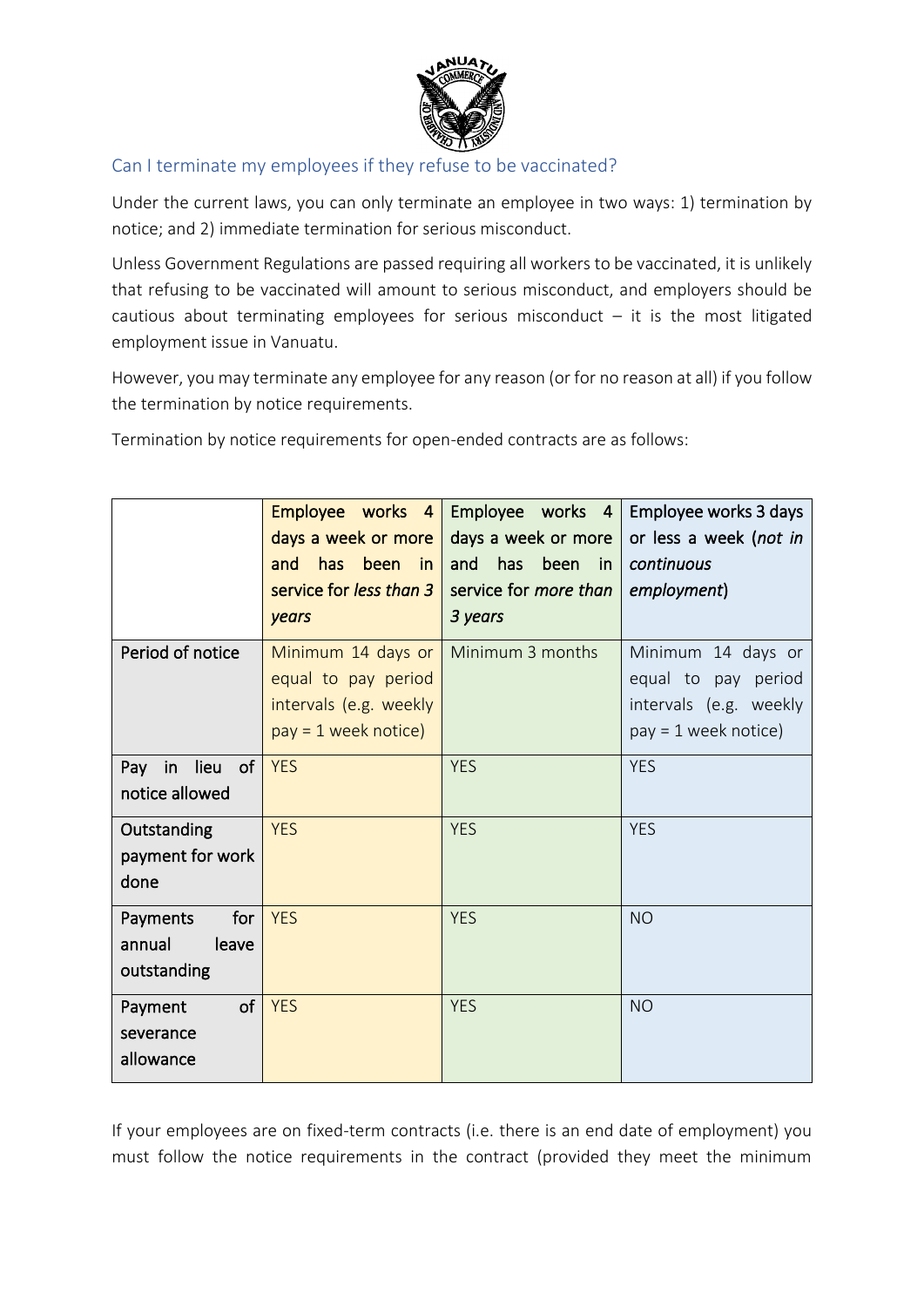

requirements in the table above). If there are no notice requirements in the contract, you must pay the employee's salary or wages until the end of the contract period.

[You can find a template Termination by Notice Letter here.](https://vcci.vu/wp-content/uploads/2020/10/Termination-by-notice-letter.docx)

Can I stop people from entering my business if they are not vaccinated?

Yes, you can stop people from entering your business or limit the provision of your goods and services for health and safety reasons. This includes limiting access to people that have vaccination cards, people wearing masks or even adults (no children allowed).

As an employer you have a duty to ensure the health, safety and welfare of all your employees, but you also have a duty to other people that could be affected through your business to not be exposed to risks to their health or safety. This also applies if you are self-employed.

Whatever measures you take to ensure a healthy and safe workplace to your employees and others accessing your business should be '*reasonably practicable*' in the circumstances.

Again, you may be held liable for any injuries to employees and others that result from COVID-19 if you have not taken steps to mitigate that risk (proportionate to the risk).

# If we have community transmissions, what are my responsibilities towards 'at-risk' employees e.g. elderly, pregnant or underlying illnesses?

Your responsibilities towards 'at-risk' employees are the same as all employees (see details above). However, the risk of serious illness from COVID-19 is higher for these employees than others and different measures may need to be taken for these employees.

Until Government Orders or Regulations are passed providing further guidance on this, you may consider the following:

- i. You can identify alternative working arrangements for 'at-risk' employees if reasonably practicable e.g. remote work, physical distancing or personal protective equipment.
- ii. If alternative working arrangements are not reasonably practicable for your business, you can require your employee take annual leave, if they have annual leave available.
- iii. You also have the option to terminate with notice, paying out all entitlements (see requirements above).

### What are my responsibilities towards my employees during a lockdown?

As an employer, you have a duty to provide work to your employees as per their contracts of employment and if there is no work you are still required to provide remuneration, unless there is 'an emergency' that prevents you from providing work. Vanuatu is currently in a State of Emergency as a result of COVID-19, which should justify an 'emergency' exempting you from your legal duty to provide work, or remuneration if there is no work.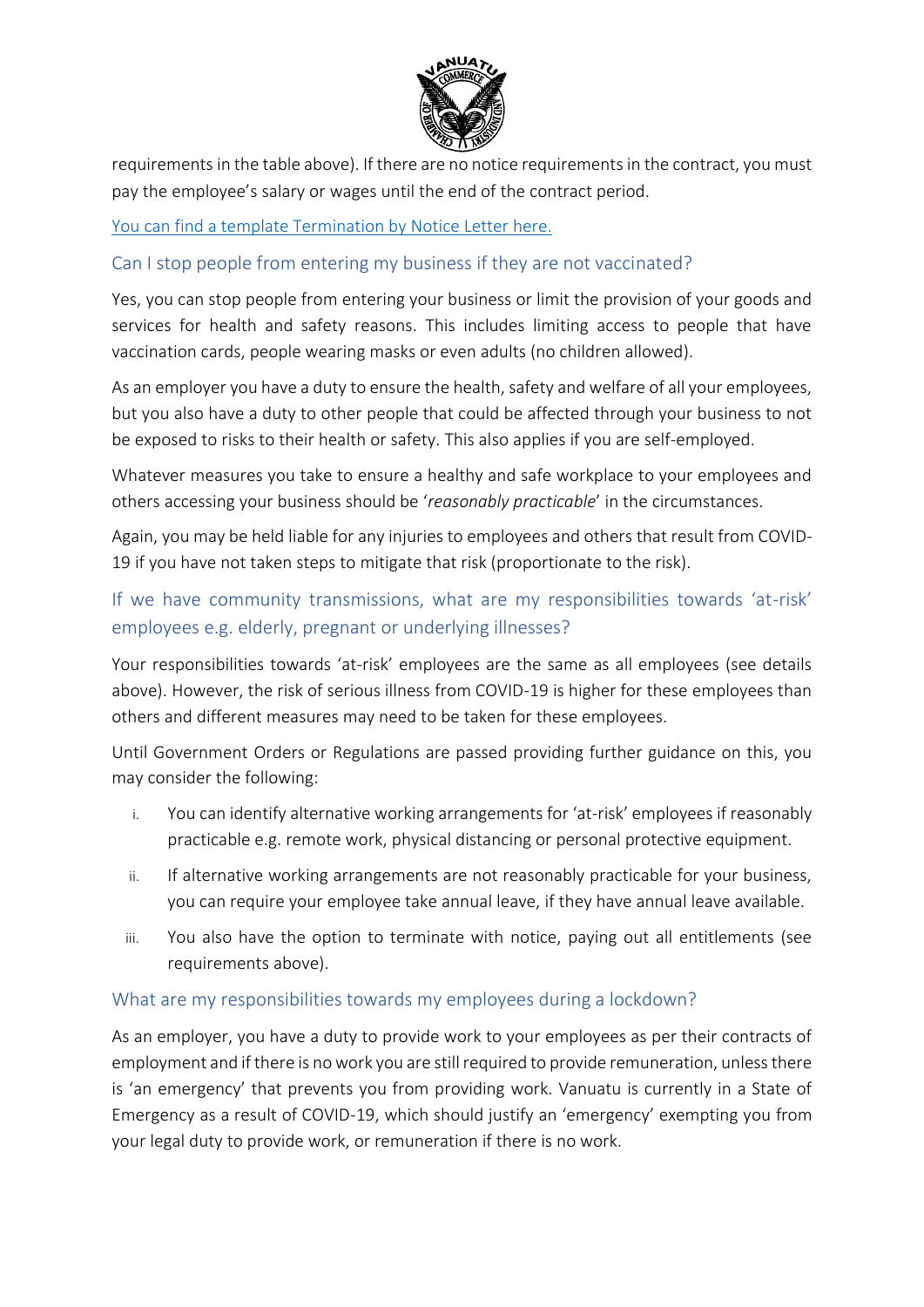

If access to your business is restricted from opening or your employees cannot get to work due to Government mandated lockdowns, unless Government Orders or Regulations are made giving further directions, you have the following options:

- i. You can require that the employee/s take annual leave, if the employee is eligible for paid annual leave and has annual leave accrued.
- ii. If annual leave is not available, or if it runs out during the lockdown period, you can offer the employee leave without pay. The employee accepts, they will remain in continuous employment and continue to accrue annual leave and severance allowances during this period.
- iii. You can terminate the employee with notice, paying out all entitlements (outstanding salary or wages, annual leave and severance allowance) 'as soon as the service has ceased'. With this option, you will have no ongoing obligations towards the employee.
- iv. It may also be possible for you to stand down your employees for the duration of the lockdown (as you are not able to provide work due to the emergency). It is not clear whether employee's entitlements (e.g. annual leave and severance) continue to accumulate during this time.

There are also no laws to address what happens to an employee's entitlements if their employment conditions are changed or reduced. For example, if the employee is able to do remote work but the hours of work reduced to below 4 days per week, this may no longer considered continuous employment but what payments are required to be made to the employee and when is not clear.

### What happens if one of my employees cannot work because they have COVID-19?

An employee in continuous employment (working 4 days or more a week) is entitled to 21 days sick leave per year. Employees that are not in continuous employment are not entitled to paid sick leave.

The law requires that the employee first notifies you and then provides a medical certificate if absent from work for two or more days (in Port Vila and Luganville) or four or more days (outside of Port Vila and Luganville). Medical certificates cannot be backdated beyond four days from the date of the examination, and you have the option to send an employee to a certified medical practitioner for a second opinion at your own expense.

If the employee does not have sufficient sick leave days, you can provide leave without pay until such time that they can return. However, their sick leave, annual leave and severance allowance will continue to accrue during this period.